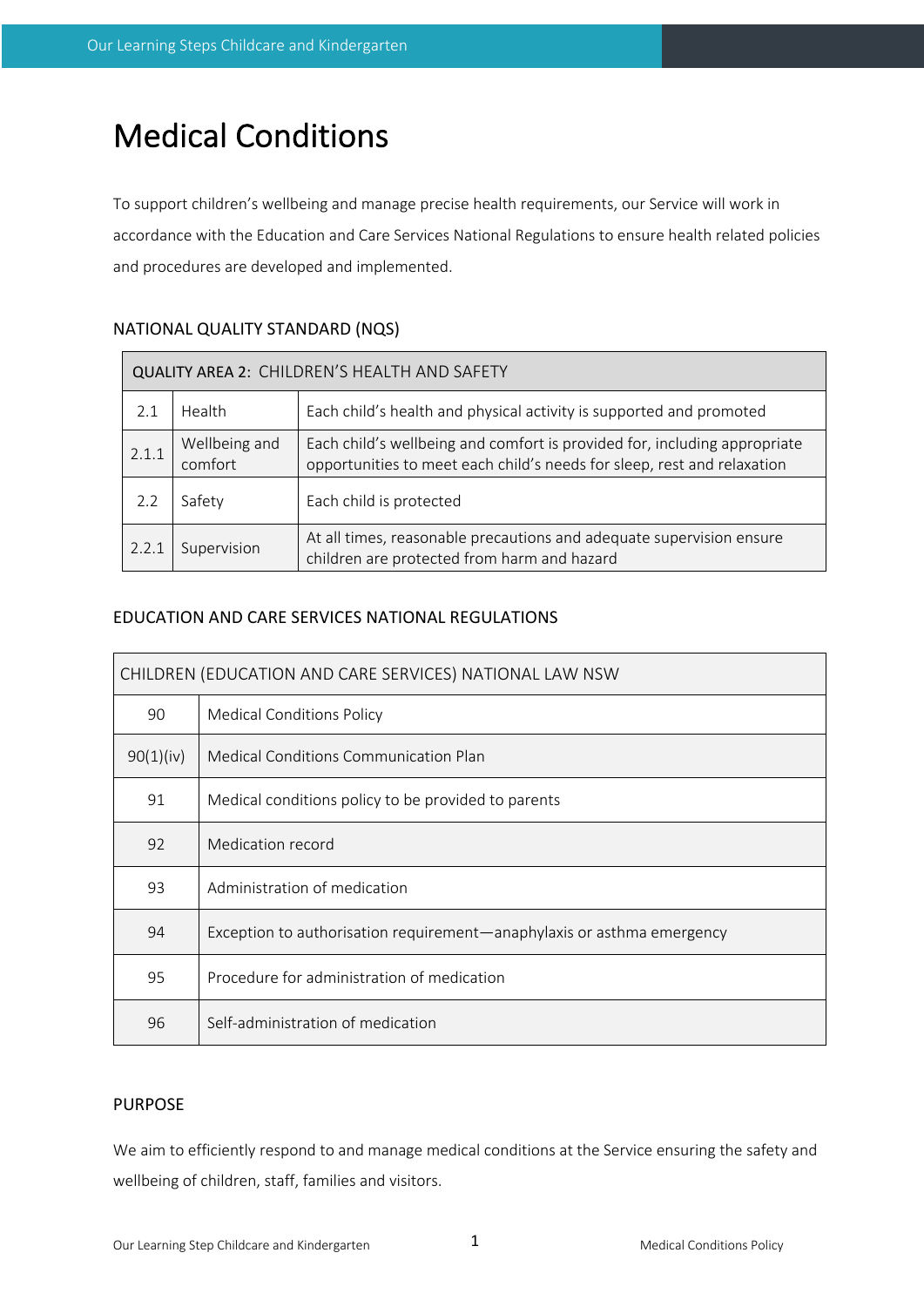#### SCOPE

This policy applies to children, families, staff, management and visitors of the Service.

### IMPLEMENTATION

Our Service is committed to adhering to privacy and confidential procedures when dealing with individual health requirements. There are a number of concerns that must be considered when a child with a diagnosed health care need, allergy or medical condition is enrolled at the service. Key requirements must be in place prior to the child commencing at the Service to ensure their individual health and safety.

#### The Approved Provider / Management will ensure:

- Educators and Staff have a clear understanding about children's individual medical conditions.
- Communication between families and Educators is on going and effective.
- Educators receive appropriate training in managing specific medical conditions.
- There is an Educator in attendance at all times with a current accredited first aid and CPR training for specific medical conditions.
- Educators have a clear understanding about their role and responsibilities when caring for children with a medical condition.
- Families provide required information on their child's medical condition, including
	- o Medication
	- o Allergies
	- o Medical Practioner contact details
	- o Medical Management Plan
- A Medical Management Plan/Risk Minimisation Plan has been developed in consultation with families and the child's medical practitioner.
- Educators have emergency contact information for the child.
- All Staff are informed of children and staff who have specific medical conditions or food allergies, the type of condition or allergies they have, and the Service's procedures for dealing with emergencies involving allergies and anaphylaxis.
- A copy of the child's medical management plan is visibly displayed and known to staff in the Service.
- A child is not enrolled at the Service without a Medical Management Plan and prescribed medication by their medical practioner. In particular, medication that is life threating such as asthma inhalers, adrenaline auto injection devices and Insulin.
- In the event that a child suffers from reaction, incident, situation or event related to a medical condition the Service and staff will:
	- o Follow the child's Emergency Medical/Action Plan.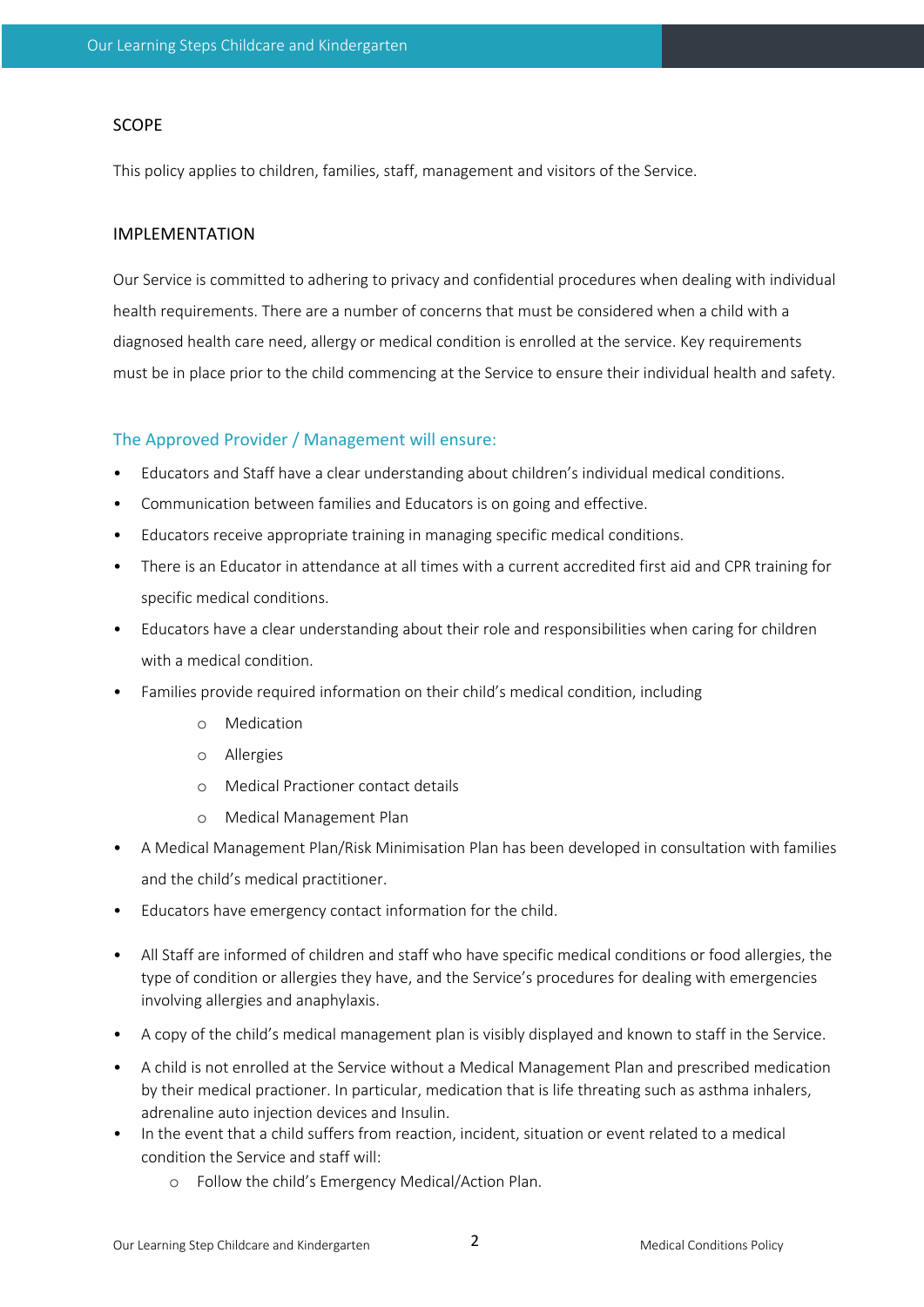- o Call an ambulance immediately by dialing 000
- o Commence first aid measures/monitoring
- o Contact the parent/guardian when practicable (within 24 hours)
- o Contact the emergency contact if the parents or guardian can't be contacted when practicable (within 24 hours)
- o Notify the regulatory authority (within 24 hours)

## Families will ensure

- They provide management with information about their child's health needs, allergies, medical conditions and medication on the enrolment form and through verbal communication/meetings.
- The Service enrolment form is completed in its entirety providing specific details about the child's medical condition.
- They notify the Service if any changes are to occur to the Medical Management Plan.
- They provide the required medication and complete the long-term medication record.
- They provide an updated copy of the child's Medical Management Plan every 12 months, or as required if sooner.

## Medical Management Plan

- Any Medical Management Plan provided by a child's parents and/or registered medical practitioner. This Plan should:
	- o have supporting documentation if appropriate
	- o include a photo of the child
	- o if relevant, state what triggers the allergy or medical condition
	- o include first aid needed
	- o Include contact details of the doctor who signed the plan
	- o state when the plan should be reviewed
- A copy of the Medical Management Plan will be displayed for Educators and Staff to see to ensure the safety and wellbeing of the child.
- The service must ensure the medical management plan remains current and up to date all times.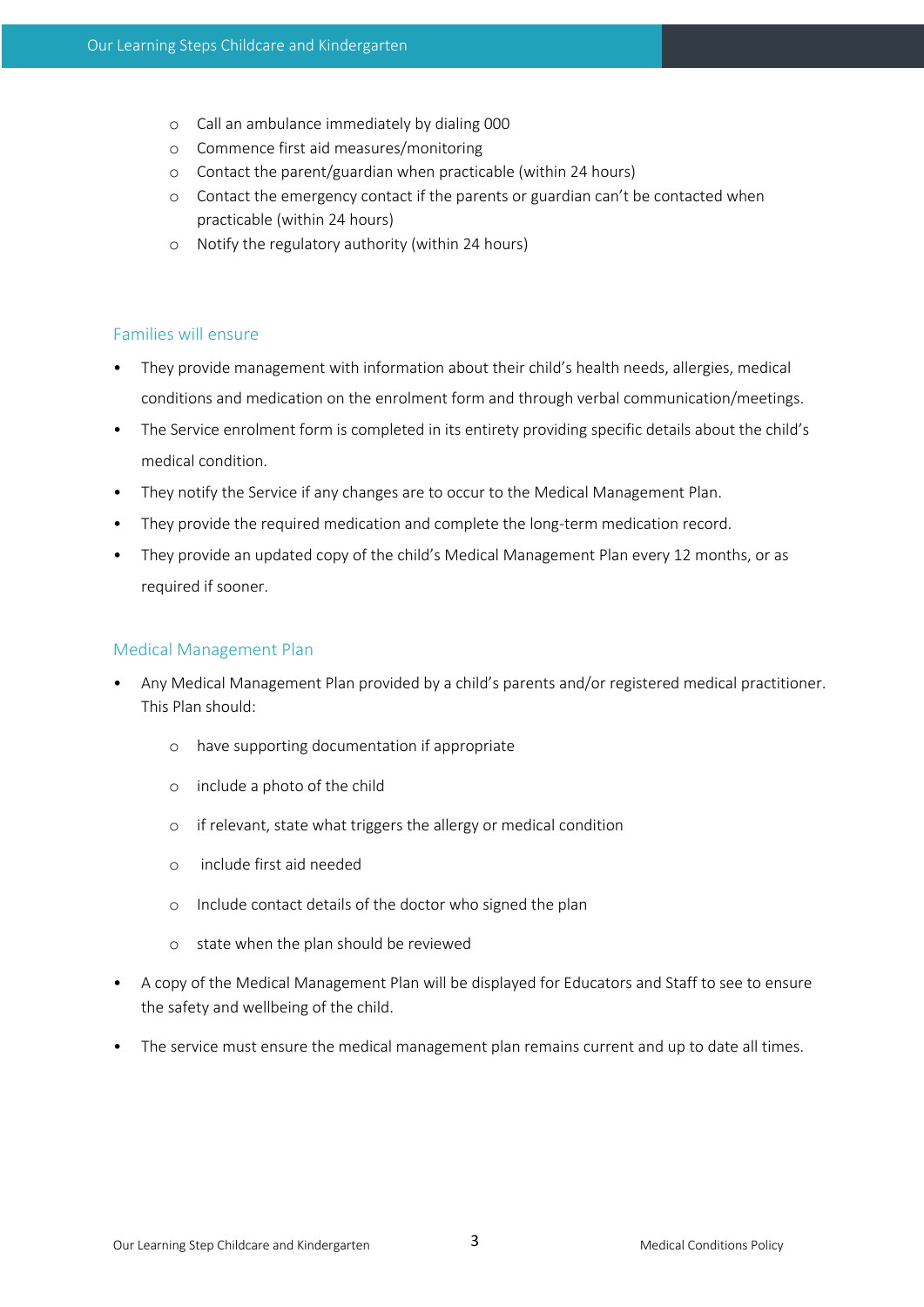## Risk Minimisation Plan

All children with a diagnosed medical condition must have a risk minimisation plan in place.

A meeting will be arranged with the parents/guardian as soon as the Service has been advised of the medical condition. During this meeting a risk minimisation plan will be developed in consultation with the parent/guardian to ensure:

- 1. That the risks relating to the child's specific health care need, allergy or relevant medical condition are assessed and minimised
- 2. That practices and procedures in relation to the safe handling, preparation and consumption and service of food are developed and implemented
- 3. To ensure that the parents/families are notified of any known allergens that pose a risk to a child and strategies for minimising the risk are developed and implemented
- 4. Practices ensuring that all staff members and volunteers can identify the child, the child's medical management plan and the location of the child's medication are developed and implemented
- 5. That the child does not attend the Service without medication prescribed by the child's medical practitioner in relation to the child's specific health need, allergy or relevant medical condition
- 6. Plan(s) in conjunction with parents/guardians will be reviewed at least annually and/or will be revised with each change in the Medical Management Plan
- 7. Educators will ensure all relevant information pertaining to the child's health and medical condition is communicated to parents at the end of each day
- 8. Educators will notify parents in advance of any special activities taking place such as celebrations, sporting events and excursions so plans of safe inclusion can be made
- 9. Educators will ensure appropriate hygiene practices are followed when managing medical conditions in line with the Control of Infectious Diseases Policy
- 10. Risk minimisation plans will be reviewed in collaboration with families every 12 months

#### Communication Plan

A communication plan will be created after the meeting with the parents/guardian to ensure:

1. All relevant staff members and volunteers are informed about the medical conditions policy and the Individual Health Management Plan and Risk Minimisation Plan for the child; and

2. Creating an individual child communication book so that a parent can communicate any changes to the Individual Health Management Plan and Risk Management Plan for the child.

At all times, families who have a child attending the Service who have a diagnosed medical condition will be provided with a copy of this policy which includes a communication plan and any other relevant policies.